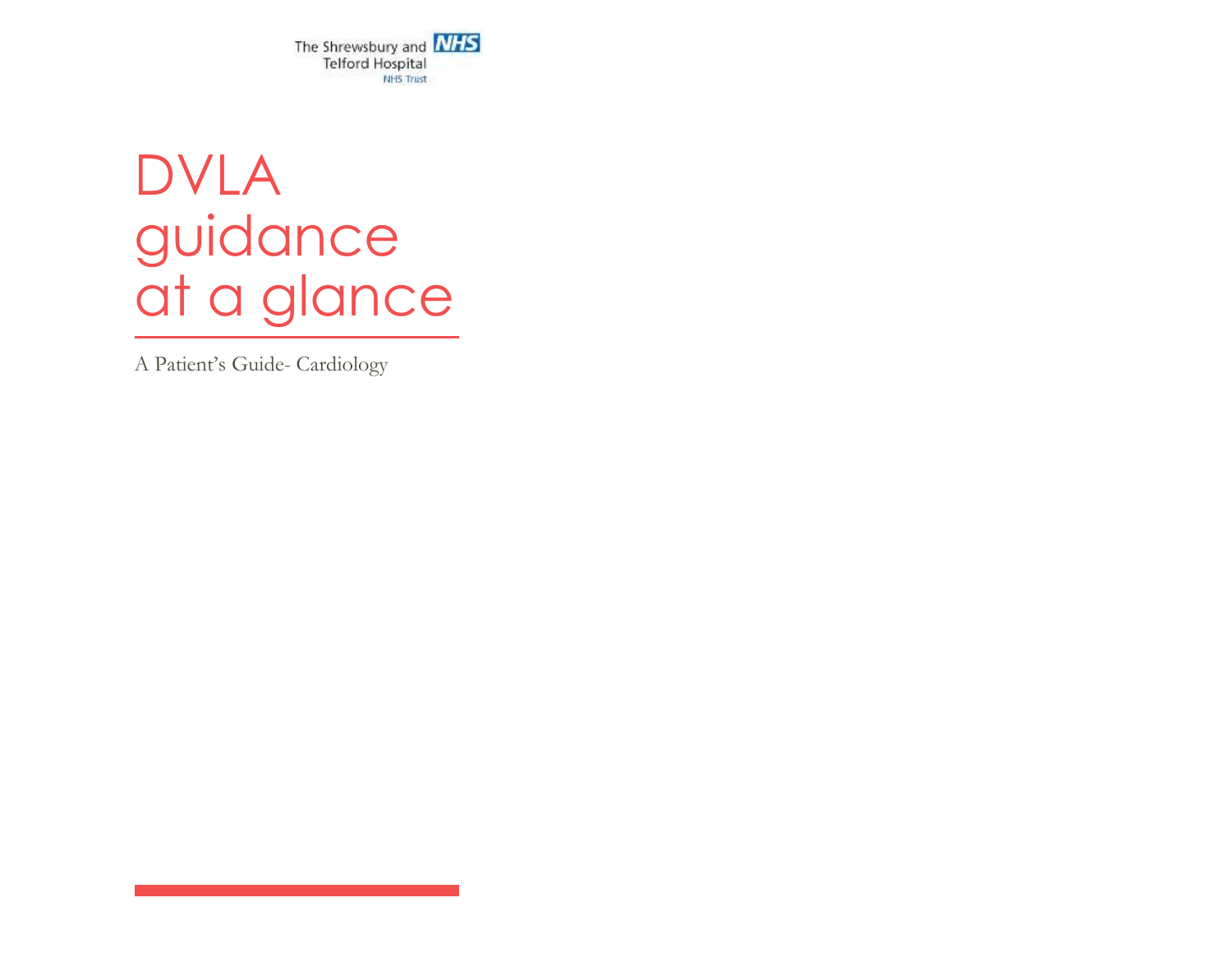# Group 1- Car and Motorcycle

**Angina** ✘- Must not drive when symptoms occur: at rest, with emotion or at the wheel.

> Driving may resume after satisfactory Symptom control.

#### **Need not notify the DVLA.**

**Acute**  ✘- Must not drive:

**Coronary** 

(Type 1 and Type 2 Myocardial Infarction)

(Sinoatrial Disease, Significant AV Conduction defect, AF or atrial flutter, narrow or broad complex tachycardia)

**Syndrome** Resume after **1 week** if treated

successfully with coronary angioplasty and no disqualifying condition.

Resume after **4 weeks** if successfully treated with coronary angioplasty, and no disqualifying condition but left heart failure (EF <40%)

Resume after **4 weeks** if not successfully treated with coronary angioplasty, and no disqualifying condition.

#### **Need not notify the DVLA.**

Arrhythmia X - Must not drive if arrhythmia has caused or is likely to cause incapacity.

Driving may resume only after:

 Underlying cause has been identified Arrhythmia is controlled for at least **4 weeks**

**Need not notify the DVLA unless the above is not achieved and/or if there are distracting or disabling symptoms.**

**Heart Failure** !- May drive and need not notify the DVLA, unless New York Heart Association stage IV whereby you must **not drive** and **must notify DVLA.** 

#### **Implantable Cardioverter Defibrillator** (ICD)

from time of implantation or time of any shock.

- Any resumption requires:
- Regular device interrogation
	- No other disqualifying condition

✘- Must not drive for at least **6 months**

#### **Must notify the DVLA.**

**Pacemaker implantincluding box change** ✘- Must not drive for at least **1 week. Must notify the DVLA.**

#### **Cardiac resynchronisa tion therapy (CRT**)

CRT- Defibrillator

✘- Must not drive for at least **1 week.**

#### CRT-Pacemaker Resume if:

- There are no symptoms likely to affect safe driving - There is no other disqualifying
- condition

#### **Must notify the DVLA.**

!- May drive subject to the following provisions:

- The requirements under ICD are met - There is no other disqualifying Condition

#### **Must notify the DVLA.**



### Group 2- Bus and Lorry

| Angina                      | $X$ -Must not drive when symptoms occur.<br>A licence will be refused or revoked if<br>symptoms continue (treated/untreated).                       |
|-----------------------------|-----------------------------------------------------------------------------------------------------------------------------------------------------|
|                             | Driving may resume if:<br>-No disqualifying condition<br>-No angina for 6 weeks<br>-Requirements for exercise or other<br>functional tests are met. |
|                             | Must notify the DVLA.                                                                                                                               |
| <b>Acute</b>                | X - Must not drive for all ACS:                                                                                                                     |
| Coronary                    | Relicensed after <b>6 weeks</b> if treated                                                                                                          |
| Syndrome                    | • LV ejection fraction is $\geq 40\%$                                                                                                               |
| (Type 1 and                 | • Requirements for exercise or other                                                                                                                |
| Type 2                      | functional tests are met                                                                                                                            |
| Myocardial<br>Infarction)   | • No other disqualifying condition                                                                                                                  |
|                             | <b>Must notify the DVLA.</b>                                                                                                                        |
| Arrhythmia                  | $X$ - Must not drive if arrhythmia has                                                                                                              |
| (Sinoatrial<br>Disease,     | Caused or is likely to cause incapacity.                                                                                                            |
| Significant AV              | Relicensed only after:                                                                                                                              |
| Conduction                  | • Underlying cause has been identified                                                                                                              |
| defect.                     | • Arrhythmia is controlled for at least                                                                                                             |
| AF or atrial                | 3 months                                                                                                                                            |
| flutter, narrow<br>or broad | • LV ejection fraction is $\geq 40\%$                                                                                                               |
| complex<br>tachycardia)     | Must notify the DVLA.                                                                                                                               |
| <b>Heart</b>                | - May drive unless New York Heart                                                                                                                   |
| <b>Failure</b>              | Association (NYHA) stage III whereby you mu<br>not drive and your licence will be<br>revoked.                                                       |
|                             | Must notify the DVLA at all stages of<br>NYHA.                                                                                                      |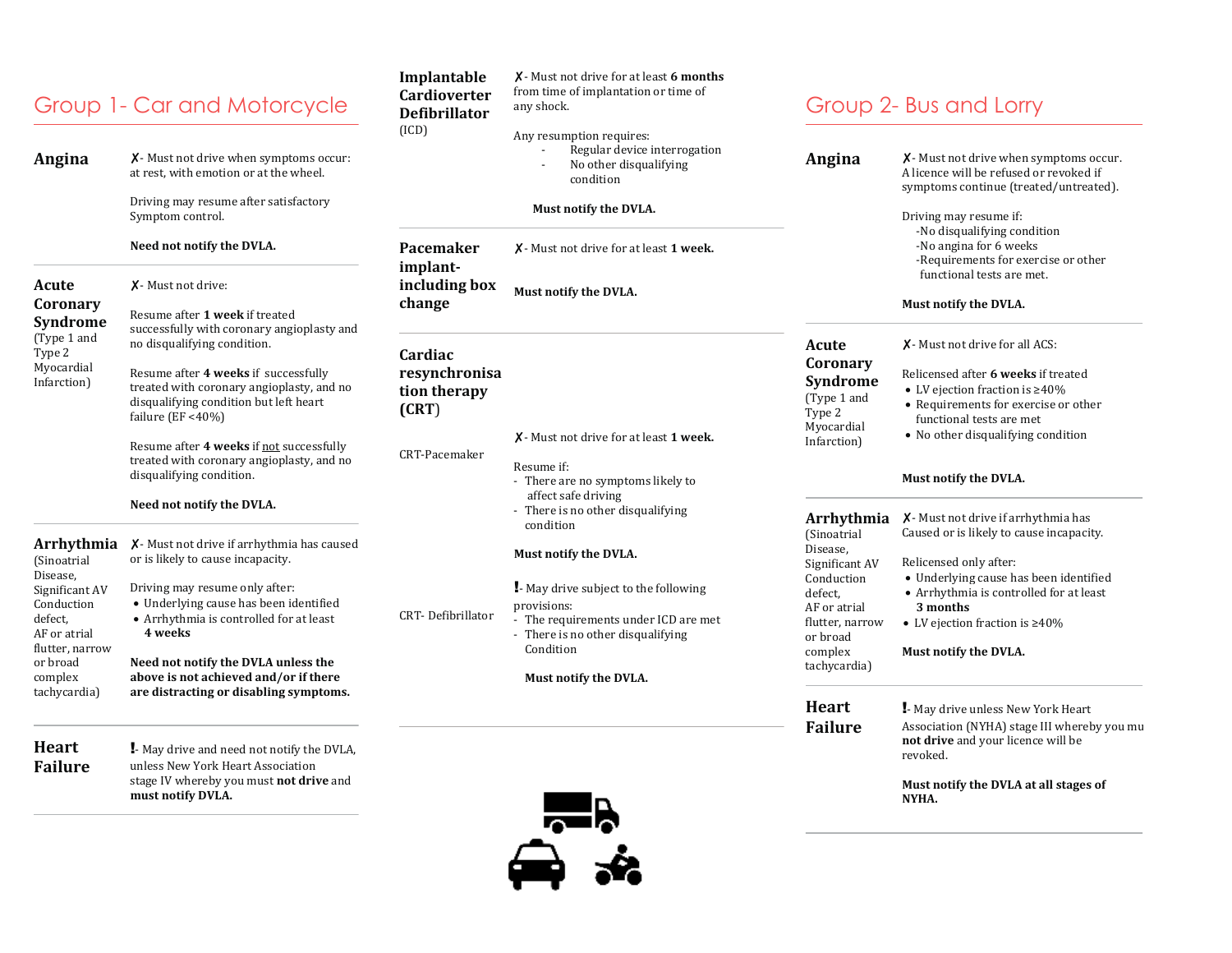**Implantable Cardioverter Defibrillator (ICD** ) ✘ - Must not drive. Licence will be refused or revoked permanently **Must notify the DVLA. Pacemaker implant including box change** ✘ - Must not drive for at least **6 weeks. Must notify the DVLA. Cardiac resynchronisa tion therapy (CRT)** CRT -Pacemaker CRT - Defibrillator ✘ - Must not drive for at least **6weeks** Resume if: - LV ejection fraction is ≥40% - The requirements for heart failure are met - There is no other disqualifying condition **Must notify the DVLA.** ✘- Must not drive Licence will be refused or revoked Permanently. **Must notify the DVLA.** It is your responsibility to inform the DVLA about a medical condition that could affect your driving. "You can be fined up to £1000 if you do not tell the DVLA about a medical condition that affects your driving "

Mytton Oak Road, Shrewsbury, SY3 8XQ

Shrewsbury and Telford Hospital NHS Trust (SaTH)

Mytton Oak Road, Shrewsbury, SY3 8XQ

Shrewsbury and Telford Hospital NHS Trust (SaTH)

Guidelines obtained from 'GOV.UK website on Cardiovascular Disorders: fitness to drive' March 2016 Guidelines obtained from 'GOV.UK website on Cardiovascular Disorders: fitness to drive' March 2016